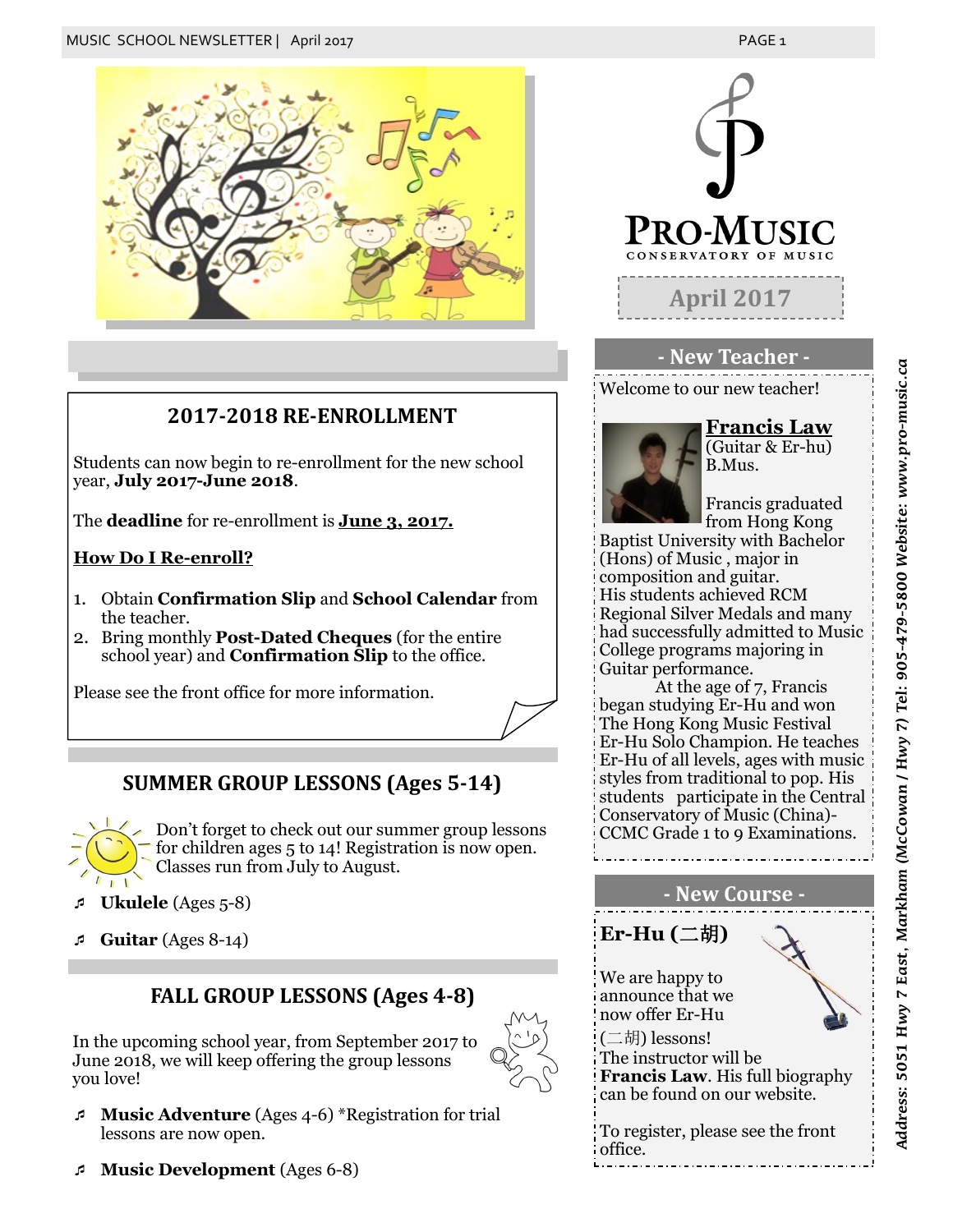# **STUDENT AWARDS & ACHIEVEMENTS**

Pro-Music is proud of our students' accomplishments; we owe our standard of excellence to their hard work and dedication. For more awards and achievements, please see the certificates posted on the walls of our school!

| .2016 RCM Gold Medalist. |                           |                |                 |
|--------------------------|---------------------------|----------------|-----------------|
| <b>Student</b>           | Class                     | <b>Results</b> | <b>Teacher</b>  |
| Theodore Sabarillo       | <b>Guitar Preparatory</b> | 93%            | Mike Bodnarczuk |

| .Outstanding RCM Exam Results, Honours with Distinction. |                |              |                 |
|----------------------------------------------------------|----------------|--------------|-----------------|
| <b>Student</b>                                           | Class          | <b>Marks</b> | <b>Teacher</b>  |
| Robbie Chen                                              | Level 1 Guitar | 96%          | Mike Bodnarczuk |
| Arshia Fazeli Roshan                                     | Level 2 Guitar | 93%          | Mike Bodnarczuk |

| .Pickering GTA Music Festival. |                       |                |                |
|--------------------------------|-----------------------|----------------|----------------|
| <b>Student</b>                 | Class                 | <b>Results</b> | <b>Teacher</b> |
| Michelle Chiu                  | Piano Chopin, Grade 8 | 2nd Place      | Jennia Lutov   |

| <b>CCC Music Festival.</b> |                       |                |                |
|----------------------------|-----------------------|----------------|----------------|
| <b>Student</b>             | Class                 | <b>Results</b> | <b>Teacher</b> |
| Sophie Ding                | Piano Grade 3, List C | 2nd Award      | Mila Axenova   |

| <b>Markham Music Festival.</b> |                                                                           |                                     |                |  |
|--------------------------------|---------------------------------------------------------------------------|-------------------------------------|----------------|--|
| <i>Student</i>                 | Class                                                                     | <b>Results</b>                      | <b>Teacher</b> |  |
| Isaac Lo                       | Piano Grade 6, Sonatina<br>Piano Grade 6, List C<br>Piano Grade 5, List C | 1st Place<br>1st Place<br>3rd Place | Nancy Cheung   |  |
| Maggie Rong                    | Piano Grade 7, List C                                                     | 2nd Place                           | Felicia Leo    |  |
| Isabella Pan                   | Piano Grade 9. Studies                                                    | 2nd Place                           | Felicia Leo    |  |
| Eric Zhou                      | Piano Grade 10 Studies                                                    | 2nd Place                           | Felicia Leo    |  |
| Audris Wong                    | Piano Grade 7 Studies                                                     | 3rd Place                           | Felicia Leo    |  |
| Sophie Ding                    | Piano Grade 3 Studies                                                     | 1st Place                           | Mila Axenova   |  |

| .Newmarket Lions Music Festival. |                                          |                |                |
|----------------------------------|------------------------------------------|----------------|----------------|
| <b>Student</b>                   | Class                                    | <b>Results</b> | <b>Teacher</b> |
| Felicita Cheung                  | Piano Solo Grade 3, List ABC, Group of 3 | 3rd Award      | Athena Lu      |